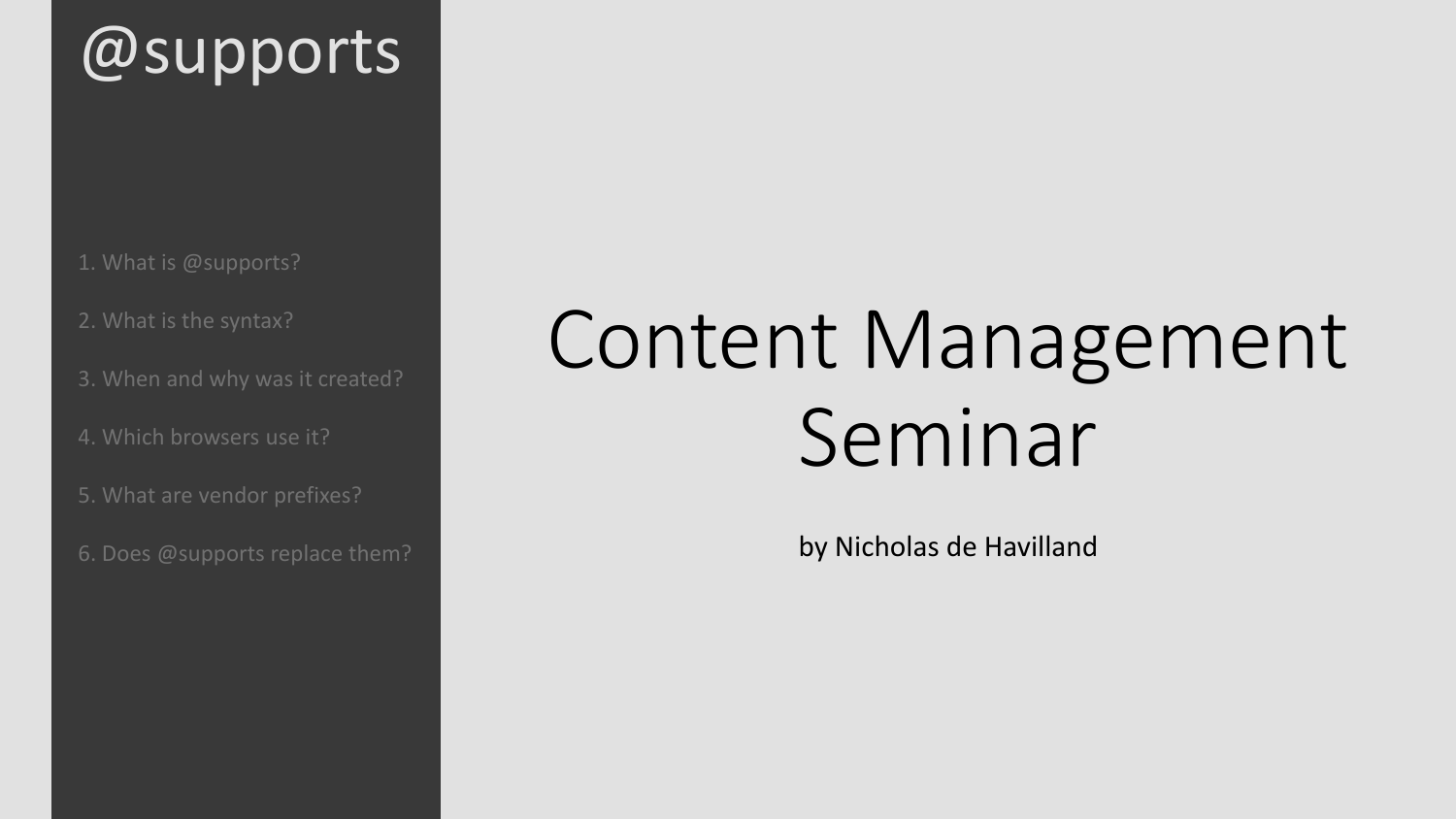#### 1. What is @supports?

2. What is the syntax?

- 3. When and why was it created?
- 4. Which browsers use it?
- 5. What are vendor prefixes?
- 6. Does @supports replace them?

# What is @supports?

- It is called a **feature query**, which include the familiar **@media** rule used in graceful degradation or progressive enhancement
- It helps the browser to test CSS rules, and determine if it can understand them without having to parse and apply the entire declaration block
- Similar to a media query, it allows the developer to create declarations that are executed only if supported by the browser, and ignored otherwise
- It is part of the CSS3 Conditional Rules Specification:

https://drafts.csswg.org/css-conditional-3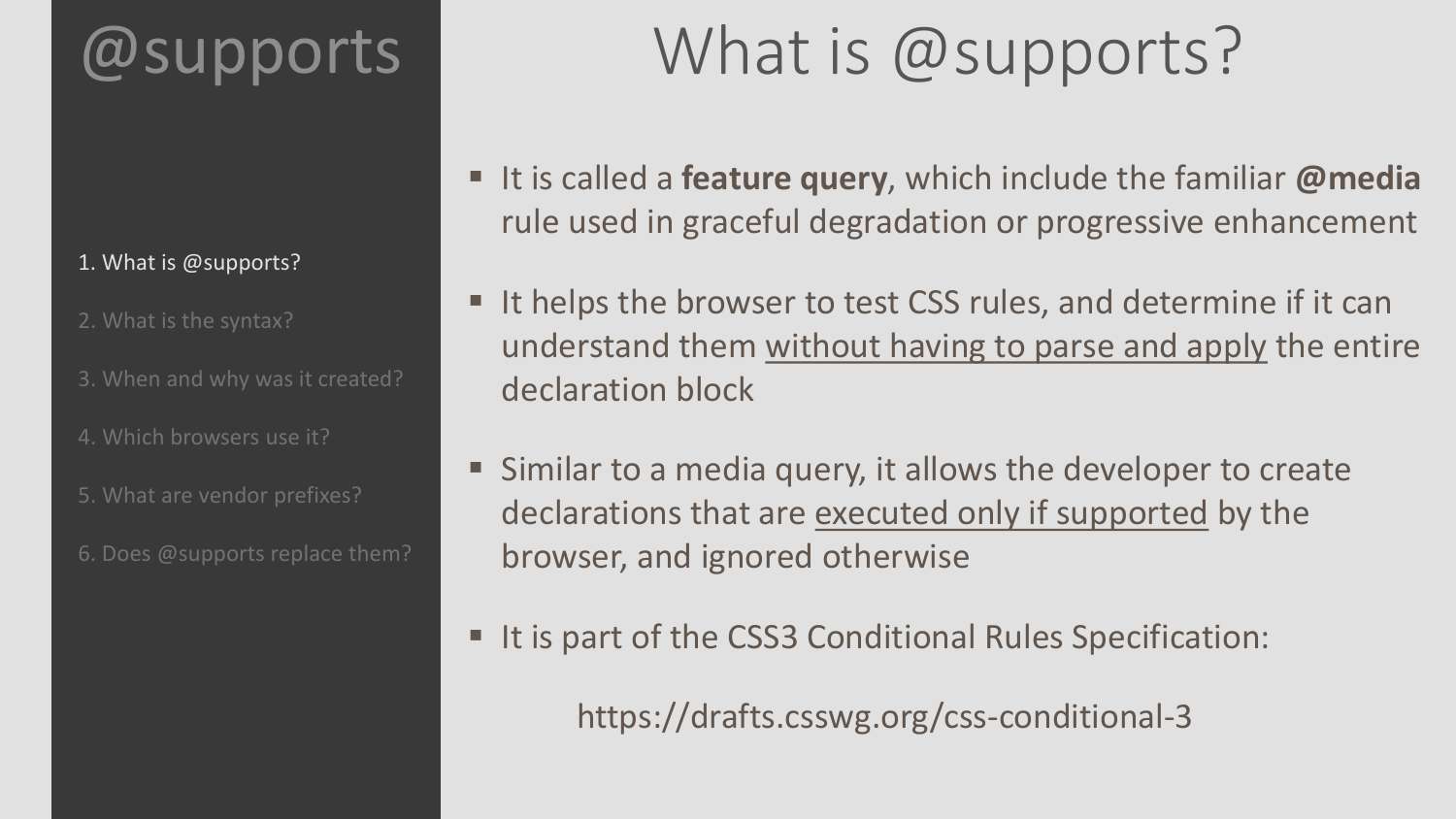- 1. What is @supports?
- 2. What is the syntax?
- 3. When and why was it created?
- 4. Which browsers use it?
- 5. What are vendor prefixes?
- 6. Does @supports replace them?

# What is the syntax?

- The rule may be placed at the top level of your code or nested inside any other conditional **at-rule**
- It tests the condition specified in brackets and continues to parse if it returns a Boolean value of **true**, or ignores the entire block if **false**
- Multiple conditions can be combined using logical operators: AND, OR and NOT
- As a function to test whether combinator/pseudo selectors are supported (>, :first-child,...) or even custom properties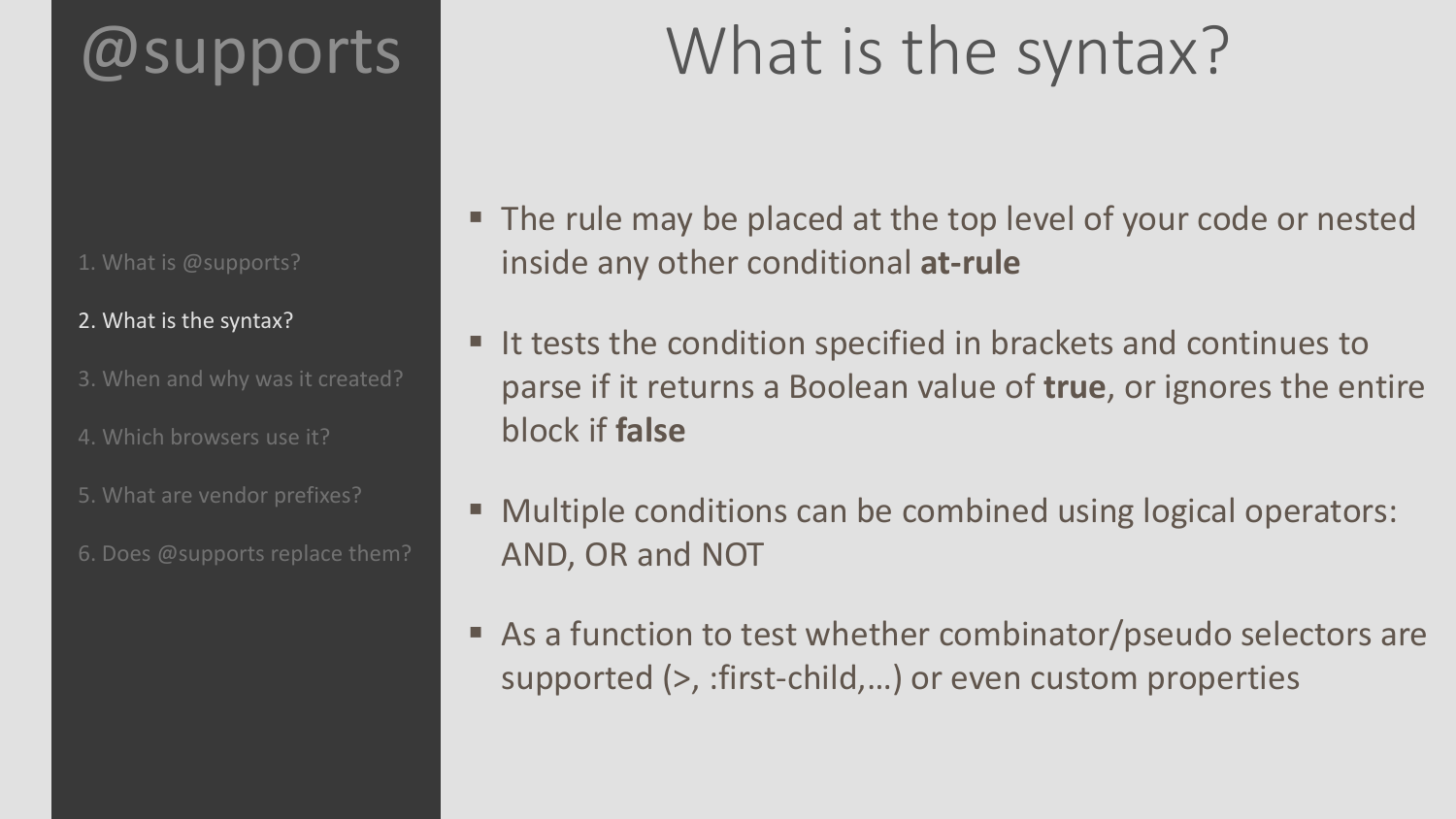1. What is @supports?

#### 2. What is the syntax?

- 3. When and why was it created?
- 4. Which browsers use it?
- 5. What are vendor prefixes?
- 6. Does @supports replace them?

# What is the syntax?

**@supports** (property: value) { selector { property: value; }

**@media** (orientation: landscape) { selector { property: value; } **@supports** (property: value) {

selector { property: value; }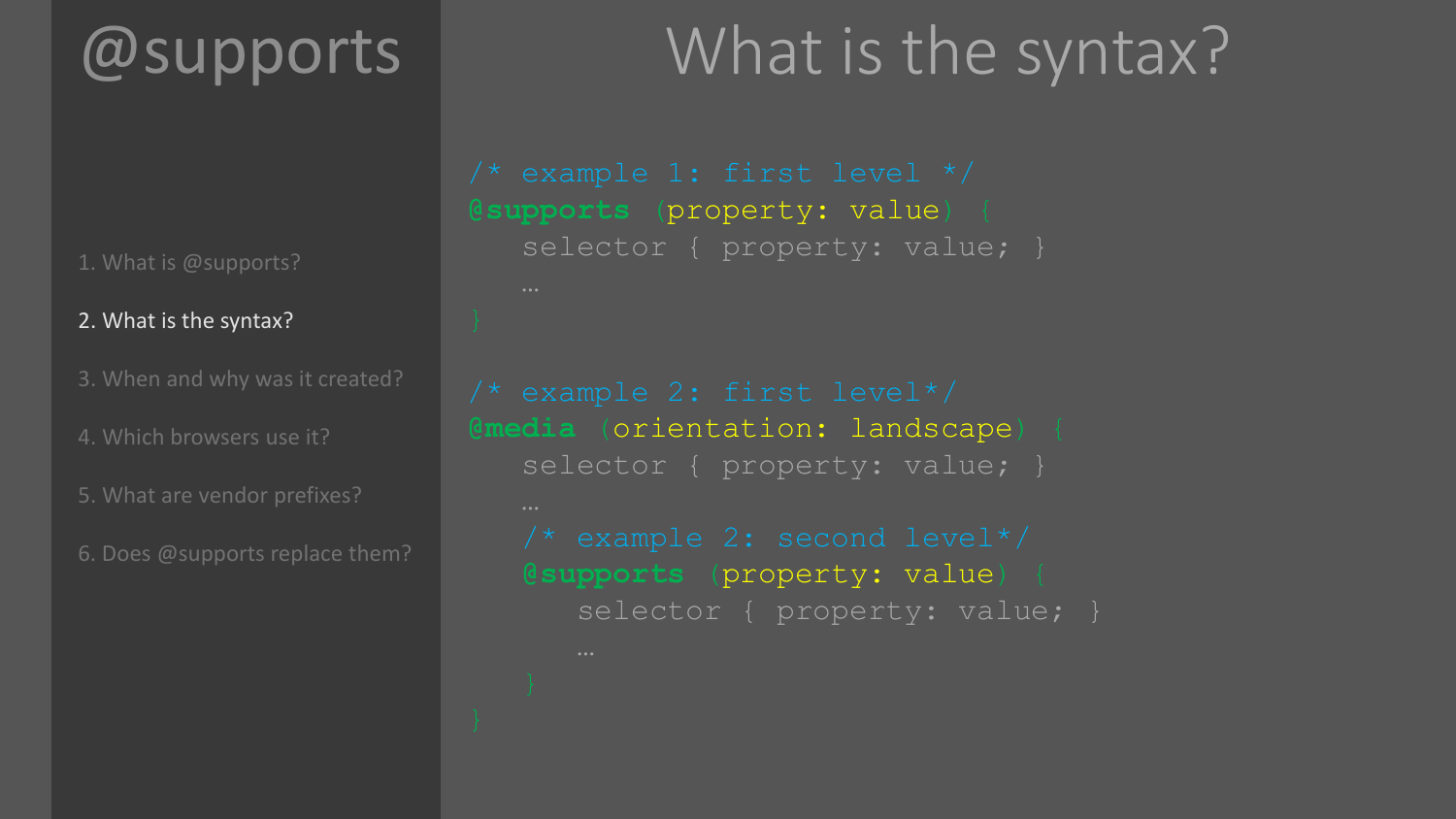1. What is @supports?

#### 2. What is the syntax?

3. When and why was it created?

4. Which browsers use it?

5. What are vendor prefixes?

6. Does @supports replace them?

### What is the syntax?

```
@supports not (property: value) {
   selector { property: value; }
@supports (property: value) and (property: value) {
   selector { property: value; }
@supports (property: value) or (property: value) {
   selector { property: value; }
@supports ((property: value) and (property: value))
                              or (property: value) {
   selector { property: value; }
```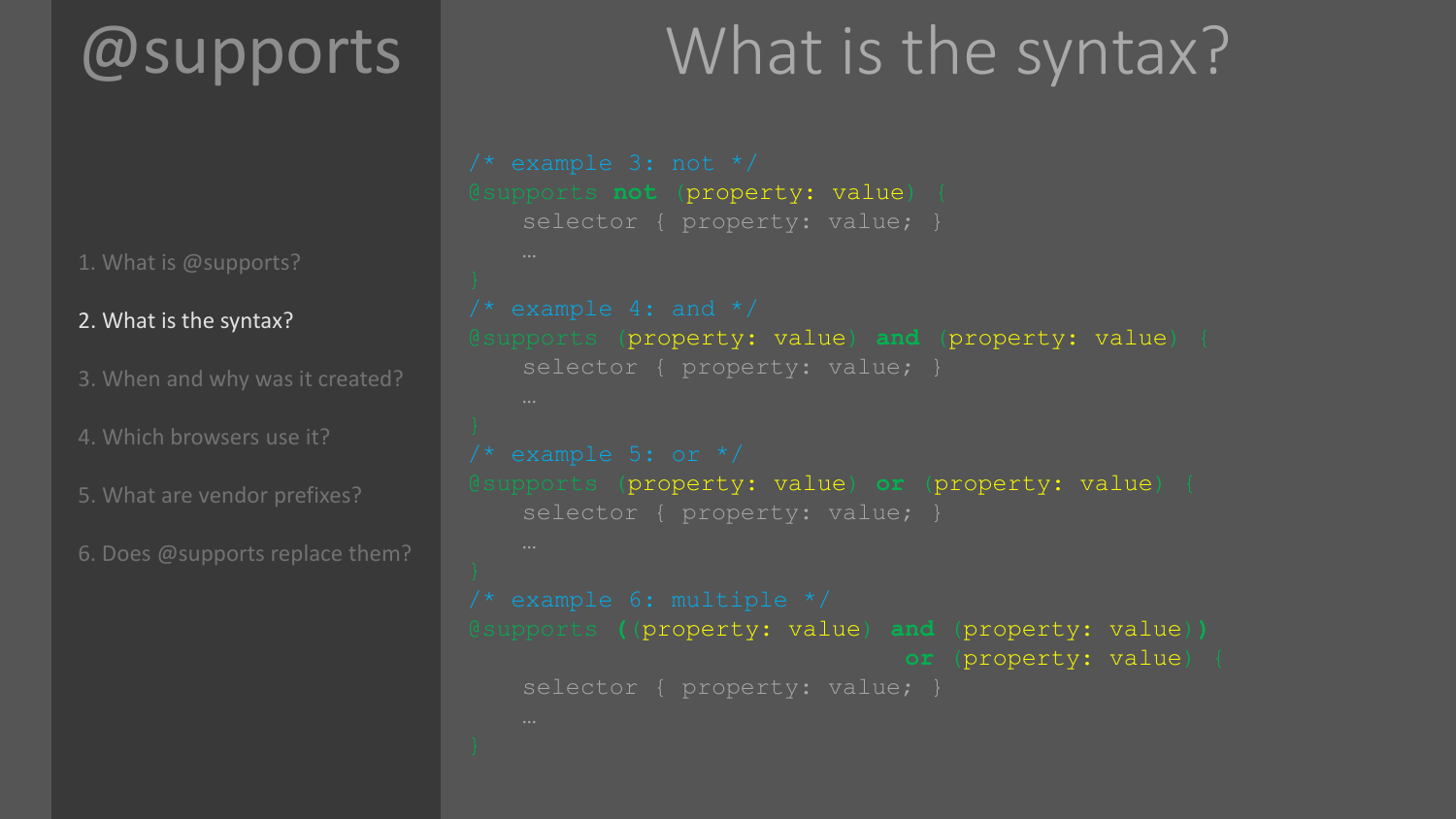### What is the syntax?

#### 1. What is @supports?

#### 2. What is the syntax?

- 3. When and why was it created?
- 4. Which browsers use it?
- 5. What are vendor prefixes?
- 6. Does @supports replace them?

```
@supports selector(A > B) {
   selector { property: value; }
@supports selector(::-webkit-scrollbar-thumb) {
   selector { property: value; }
```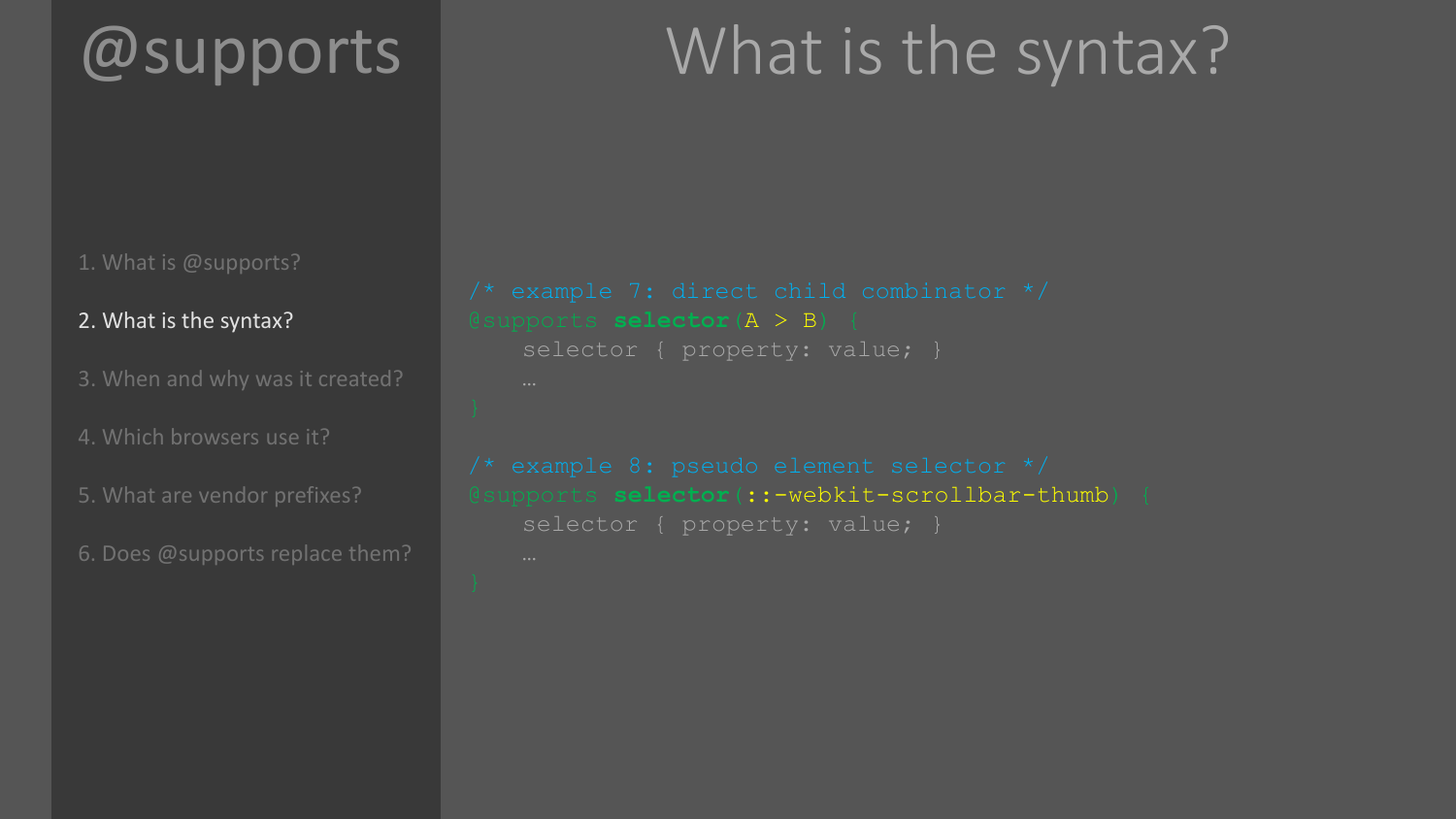- 1. What is @supports?
- 2. What is the syntax?
- 3. When and why was it created?
- 4. Which browsers use it?
- 5. What are vendor prefixes?
- 6. Does @supports replace them?

# When and why was it created?

- Feature detection was originally carried our client-side using JavaScript, not implemented in CSS
- It was not available as a CSS rule in major browsers until 2013, with versions of Firefox from 22, and Chrome from 28.
- Implementation in CSS increases website performance by eliminating the additional JavaScript polyfills
- Allows layout enhancement by placing less reliably supported features after the more widely supported fallbacks
- This provides a robust and modular way of catering for accessibility in differing platforms and form factors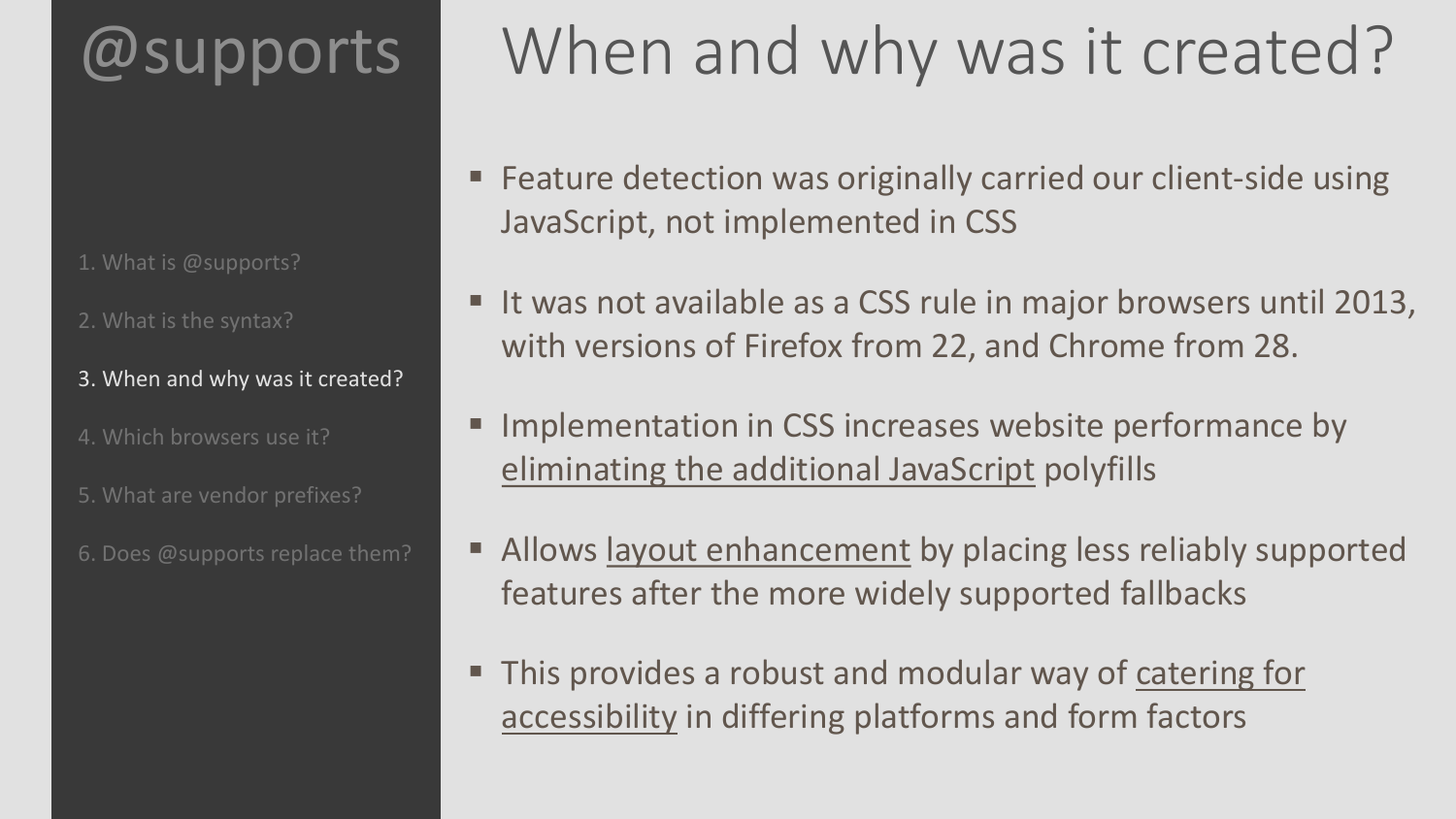1. What is @supports?

2. What is the syntax?

3. When and why was it created?

4. Which browsers use it?

5. What are vendor prefixes?

6. Does @supports replace them?

# When and why was it created?

selector { property: value; }

@supports (display: flex) { selector { property: value; }

@supports (display: grid) { selector { property: value; }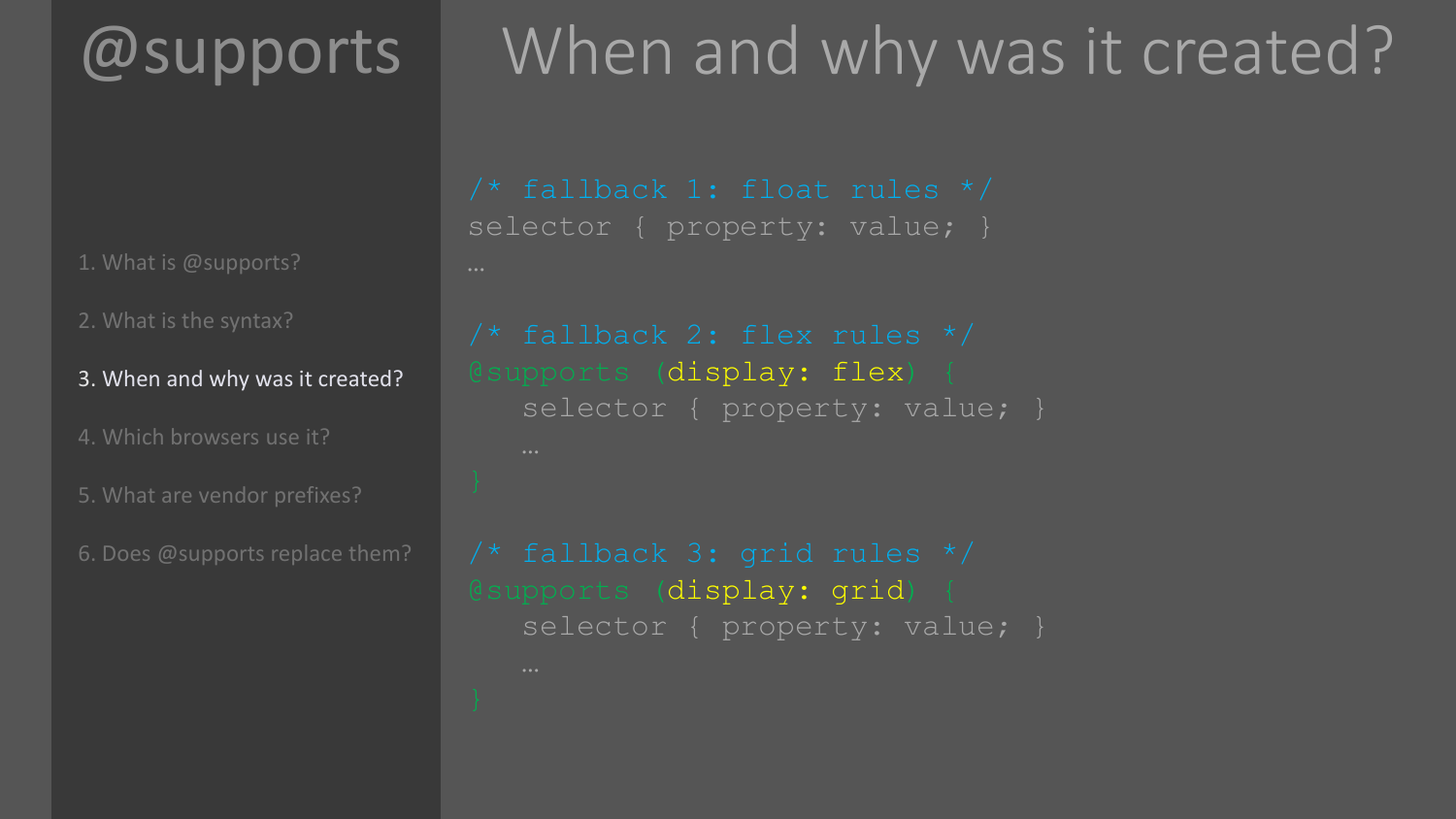1. What is @supports?

2. What is the syntax?

- 3. When and why was it created?
- 4. Which browsers use it?
- 5. What are vendor prefixes?
- 6. Does @supports replace them?

# When and why was it created?

@supports (display: flex) and **not** (display: grid) { selector { property: value; }

```
@supports (display: grid) {
   selector { property: value; }
```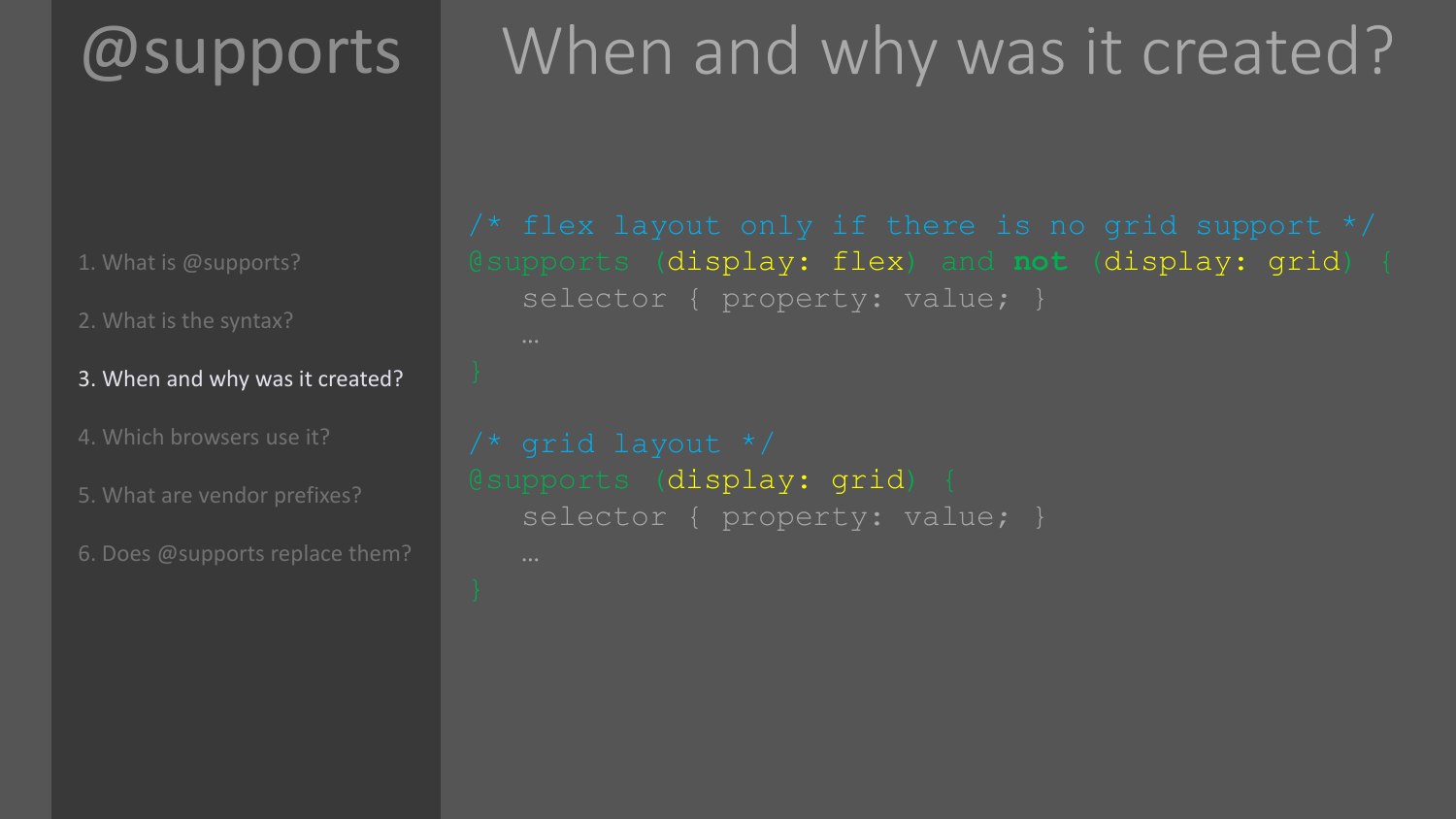1. What is @supports?

2. What is the syntax?

3. When and why was it created?

#### 4. Which browsers use it?

- 5. What are vendor prefixes?
- 6. Does @supports replace them?

# Which browsers use it?

 $\div$  7

97.07%

% of all users

Usage

Global

@supports (condition) { … } at **97%** support

#### **CSS Feature Queries ■ CR**

CSS Feature Queries allow authors to condition rules based on whether particular property declarations are supported in CSS using the @supports at rule.

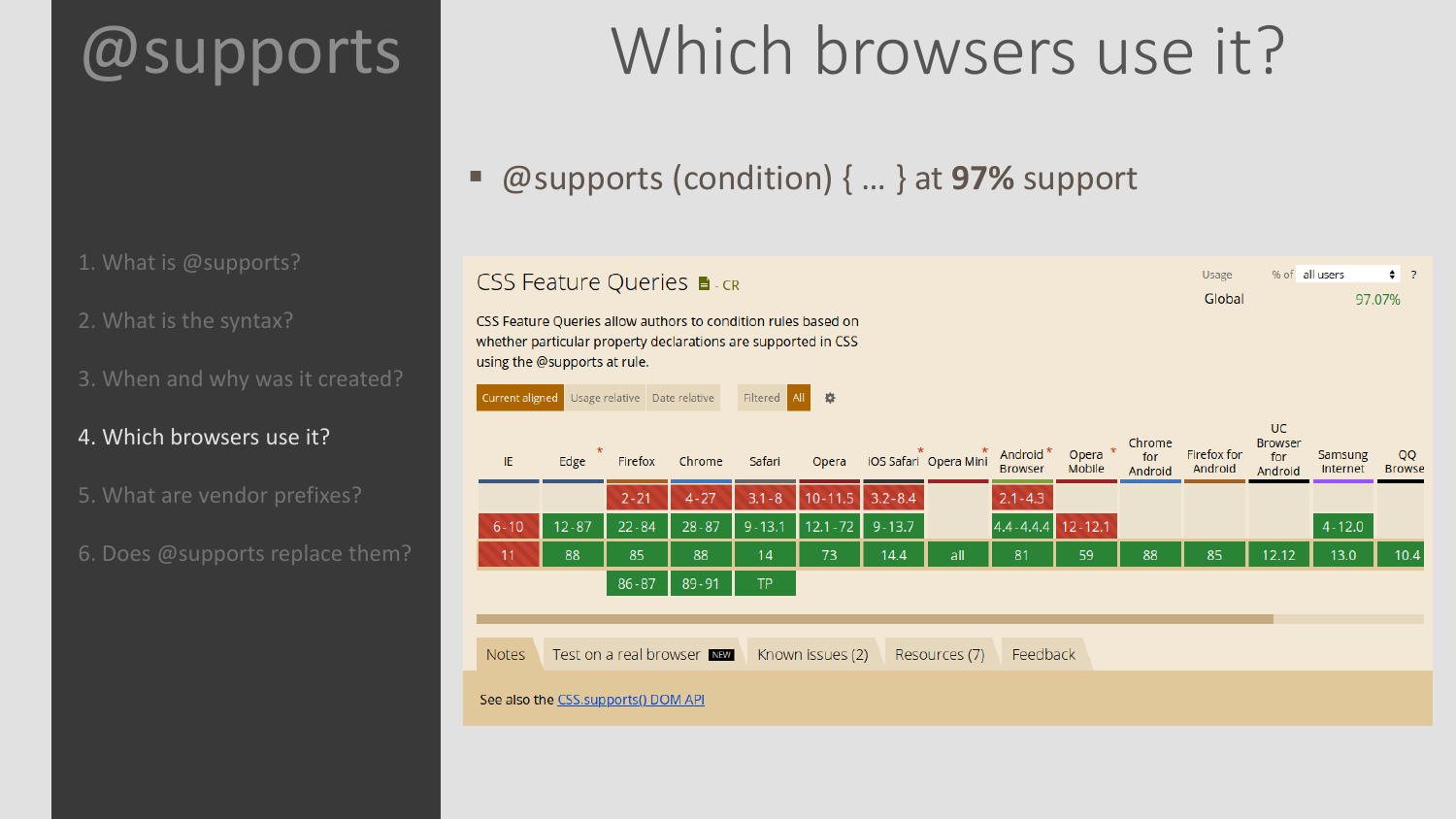1. What is @supports?

2. What is the syntax?

- 3. When and why was it created?
- 4. Which browsers use it?
- 5. What are vendor prefixes?
- 6. Does @supports replace them?

# Which browsers use it?

@supports selector(type) { … } at **72%** support

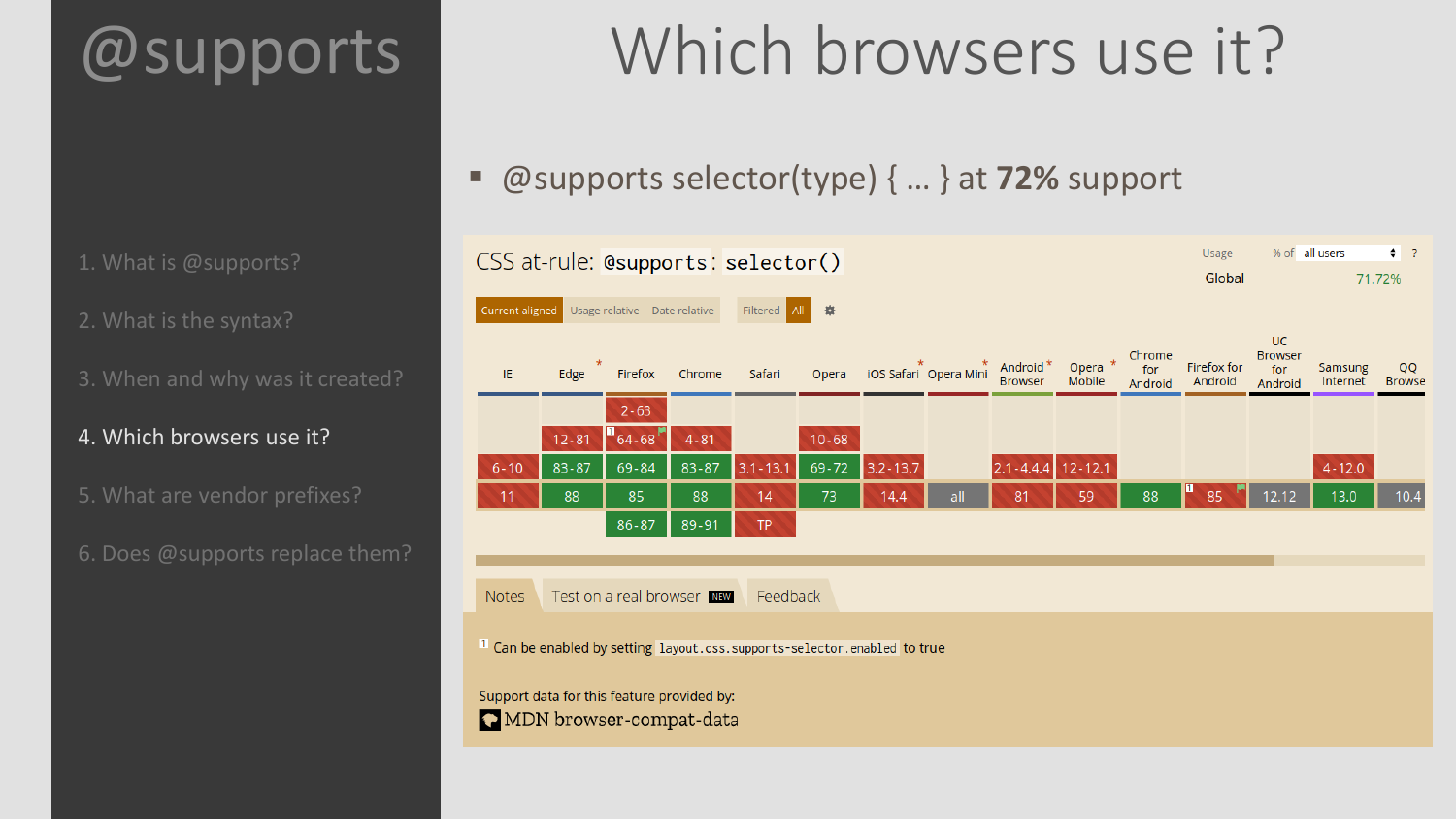- 1. What is @supports?
- 2. What is the syntax?
- 3. When and why was it created?
- 4. Which browsers use it?
- 5. What are vendor prefixes?
- 6. Does @supports replace them?

# What are vendor prefixes?

- Vendor prefixes are experimental or non-standard CSS properties and JavaScript APIs
- They are used during the development and finalisation phases of new feature implementation
- Most familiar will be the commonly seen browser prefixed values for Firefox (**-moz-**) and Chrome (**-webkit-**)
- Best practice is to list the vendor prefixed declarations first, and then the standardised W3C release version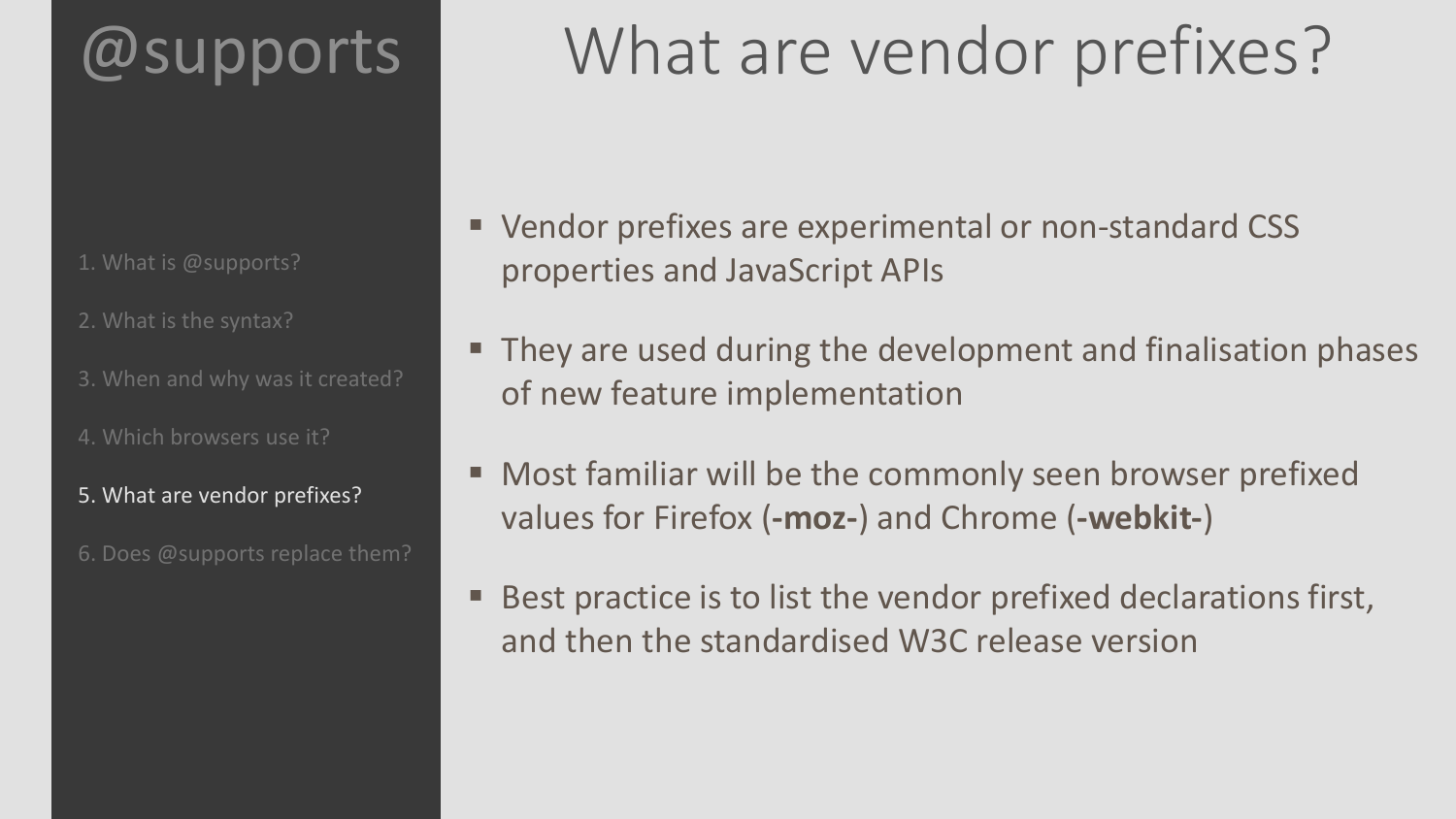# What are vendor prefixes?

- 1. What is @supports?
- 2. What is the syntax?
- 3. When and why was it created?
- 4. Which browsers use it?
- 5. What are vendor prefixes?
- 6. Does @supports replace them?

div.example { -webkit-border-radius: 6px; -moz-border-radius: 6px; -ms-border-radius: 6px; -o-border-radius: 6px; border-radius: 6px;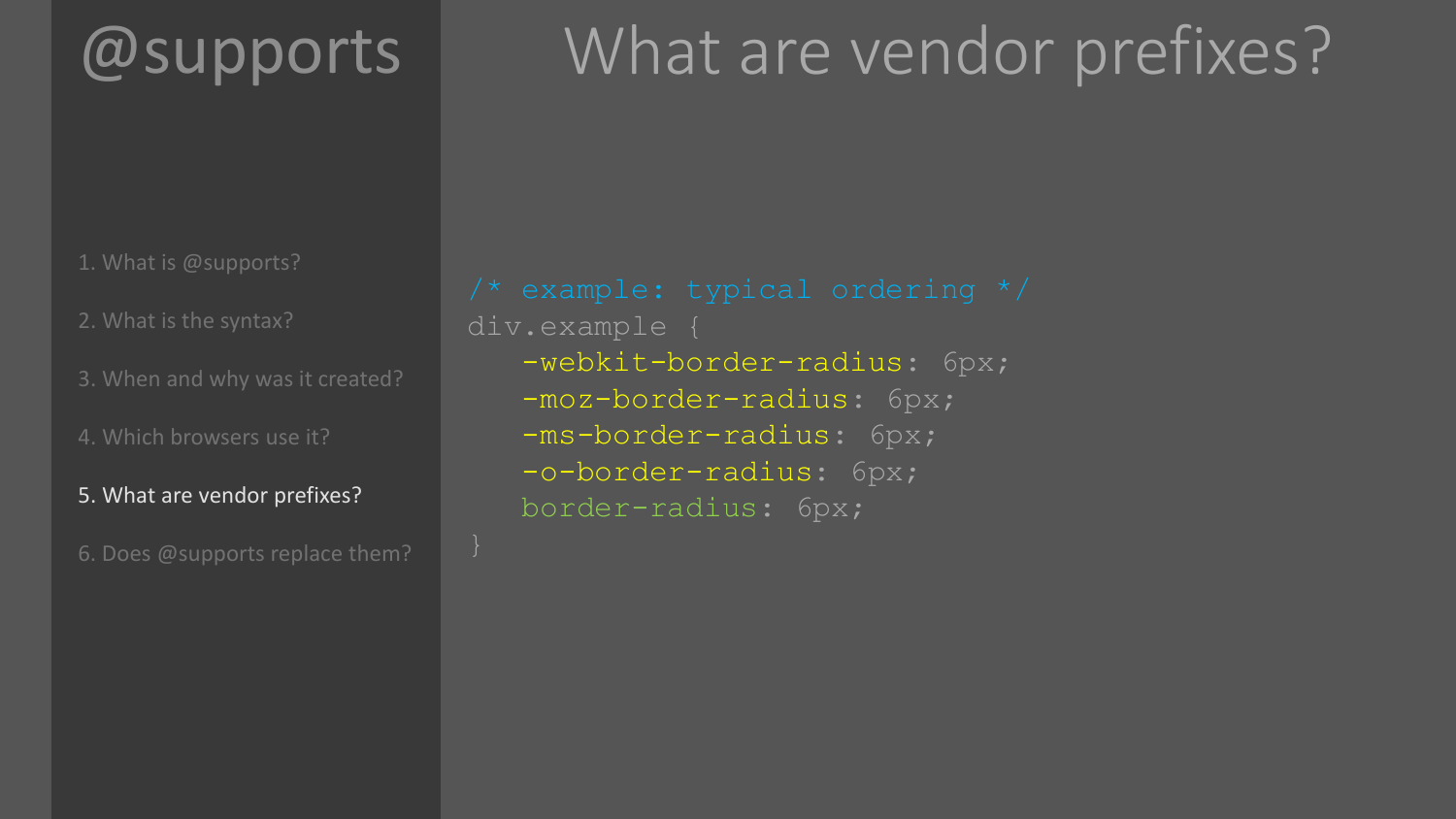- 1. What is @supports?
- 2. What is the syntax?
- 3. When and why was it created?
- 4. Which browsers use it?
- 5. What are vendor prefixes?
- 6. Does @supports replace them?

# What are vendor prefixes?

- This ordering ensures that the release version takes precedence over the experimental version
- **This prevents any differences between the two from causing** the release version to be superseded in use
- **They were supposed to allow developers to test features that** are not officially supported and not relied upon in production
- However, web developers have been using them on public sites, so vendors are considering discontinuing their use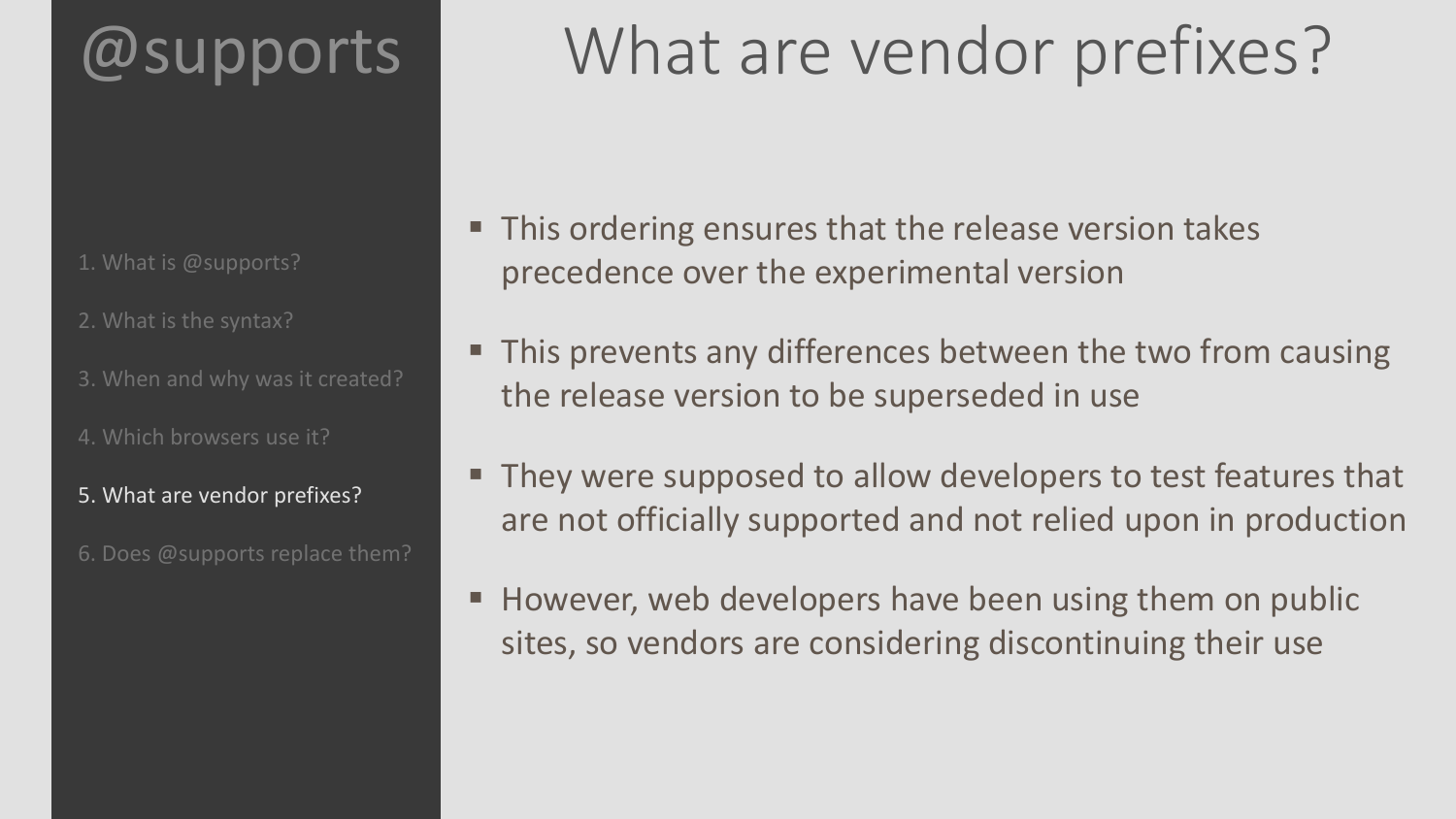# Does @support replace them?

- 1. What is @supports?
- 2. What is the syntax?
- 3. When and why was it created?
- 4. Which browsers use it?
- 5. What are vendor prefixes?
- 6. Does @supports replace them?
- Not necessarily: while @supports could reduce their use, they serve very different purposes.
- **They can be used together to test if the final implementation** of a feature is complete, and if not, apply the prefixed versions
- This is most useful when there are many prefixes which can be isolated for future removal to lighten code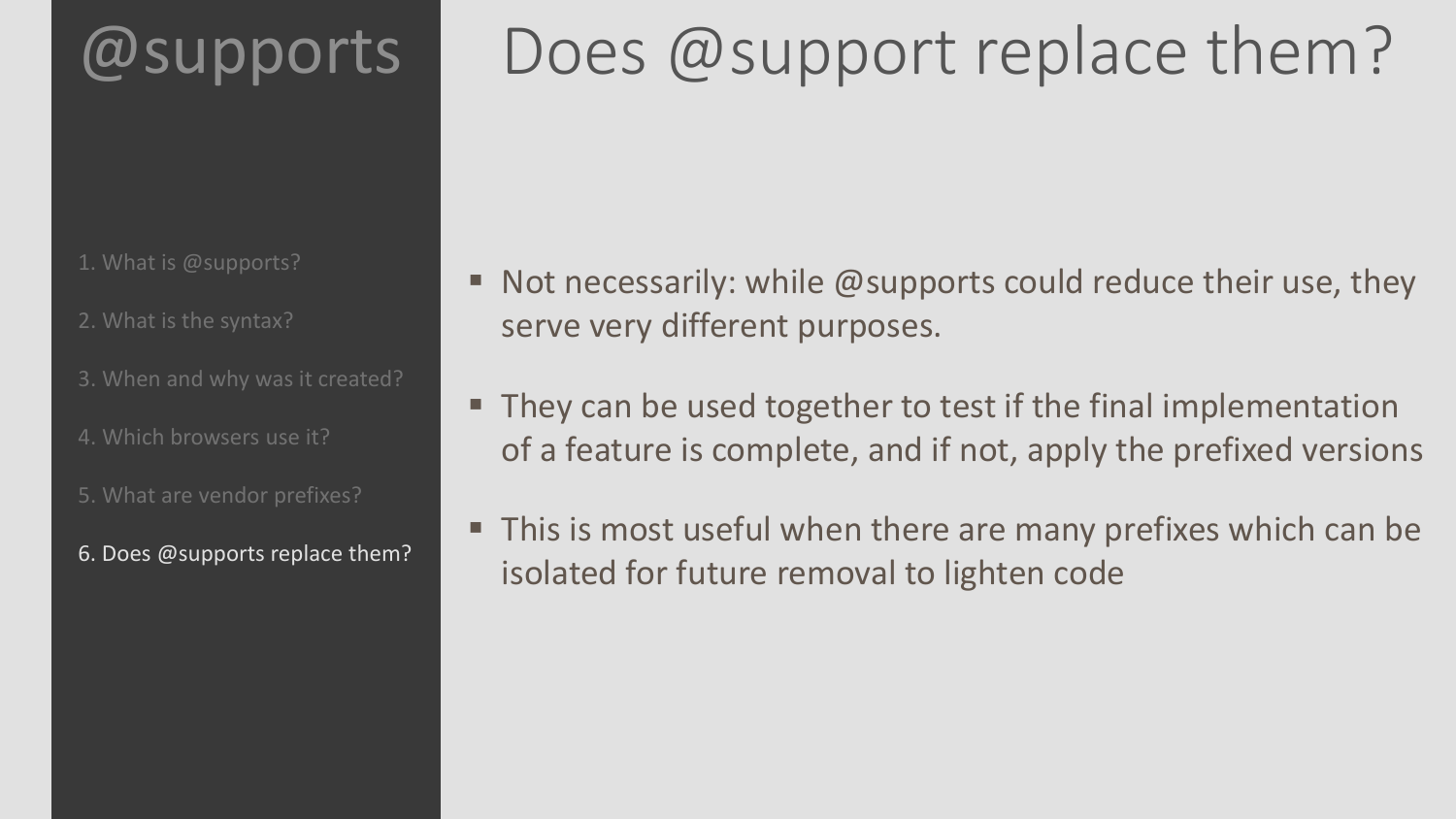# Does @supports replace them?

1. What is @supports?

2. What is the syntax?

- 3. When and why was it created?
- 4. Which browsers use it?

5. What are vendor prefixes?

6. Does @supports replace them?

```
div.example {
   border-radius: 6px;
```
@supports not (border-radius) { div.example { -webkit-border-radius: 6px; -moz-border-radius: 6px; -ms-border-radius: 6px; -o-border-radius: 6px;